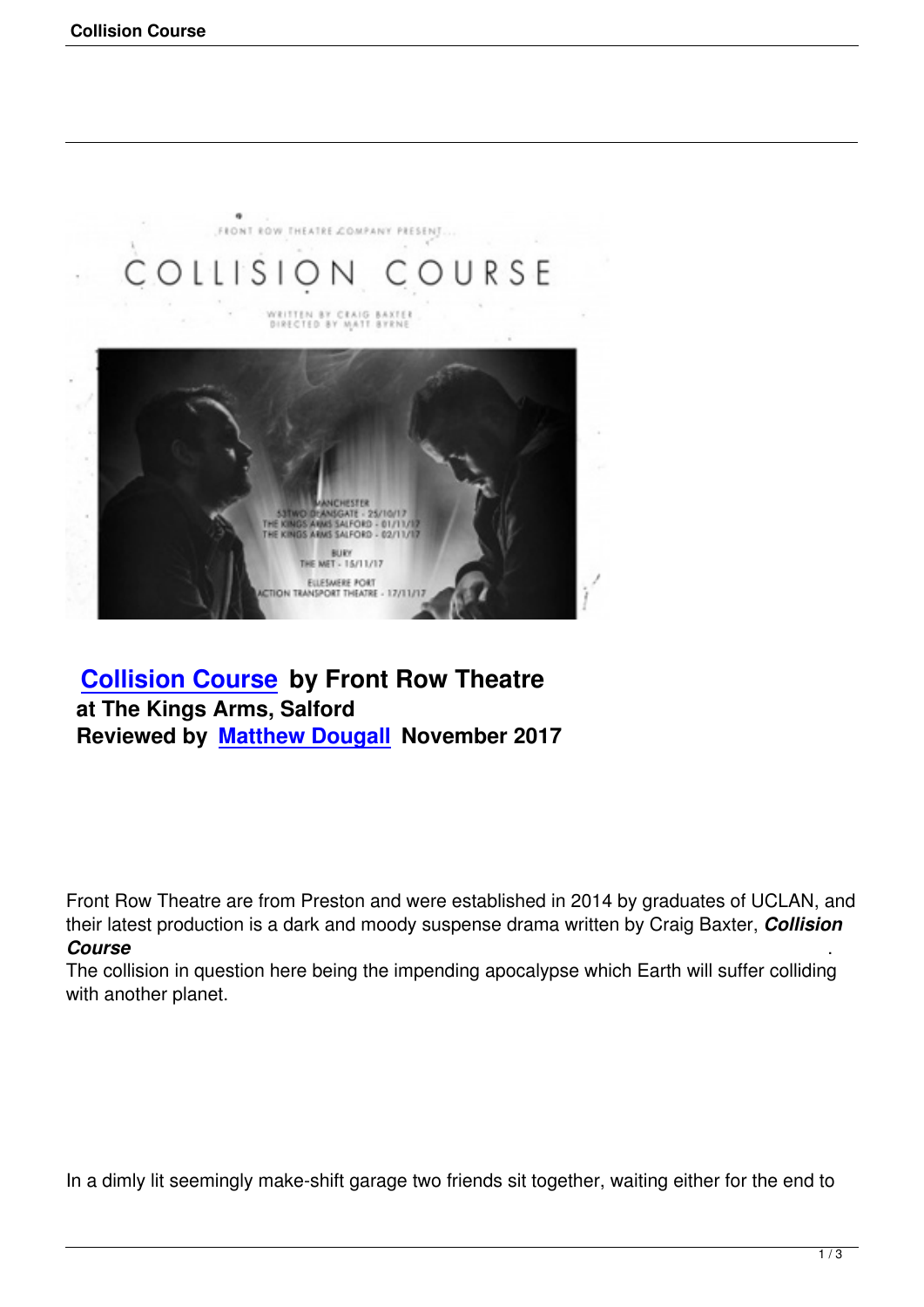come, or for it to pass them by. How long they have been there, they don't remember, they have long since stopped counting and the days are one long endless darkness punctuated by thunder, rain, and other miscellaneous noises which could be associated with extreme inter-planetary tempest (Will Thomson).

The mood is intense and claustrophobic and the two actors **Mike Coombes** (Donal) and **Sean Chriscole**

(Thomas) are well cast sparking off each other excellently. Donal is the realist, the pragmatist, and has prepared this garage according to instructions to ensure that they remain safe; whilst the doubting, cynical and more nervous Thomas finds comfort in religion and questions everything. Both build the drama superbly and are extremely watchable actors, and despite the script's pedestrian predictability, they are engaging, real, and consummate.

Sadly the script was something of a let down for me. Even though there is some gentle humour nicely placed in there, and it does have some lovely quotable lines, "Music has the power to keep memories alive", it simply didn't thrill. We are told very early on that Tom is Christian, and this becomes a theme throughout the play, so when his maniacal blaming of Donal's atheism leads to the final cathartic moment, it comes as no surprise whatsoever. We are shown very early on that Donal has a bad cough and so his fate is no surprise either.

Thomas is forever talking about wanting to get out of the garage and of course that is exactly what he does in the end. Even all the talk about conspiracy theories and political manoeuvres finds a voice too just before the curtain. I also didn't believe that these two men had been cooked up in this garage for several months at the start of the play. The dialogue and demeanour suggested a much shorter time, and so perhaps after each short scene they could mark more days on the blackboard-style walls to indicate the passage of time, having only a few on to begin with. This would increase the realism of the piece.